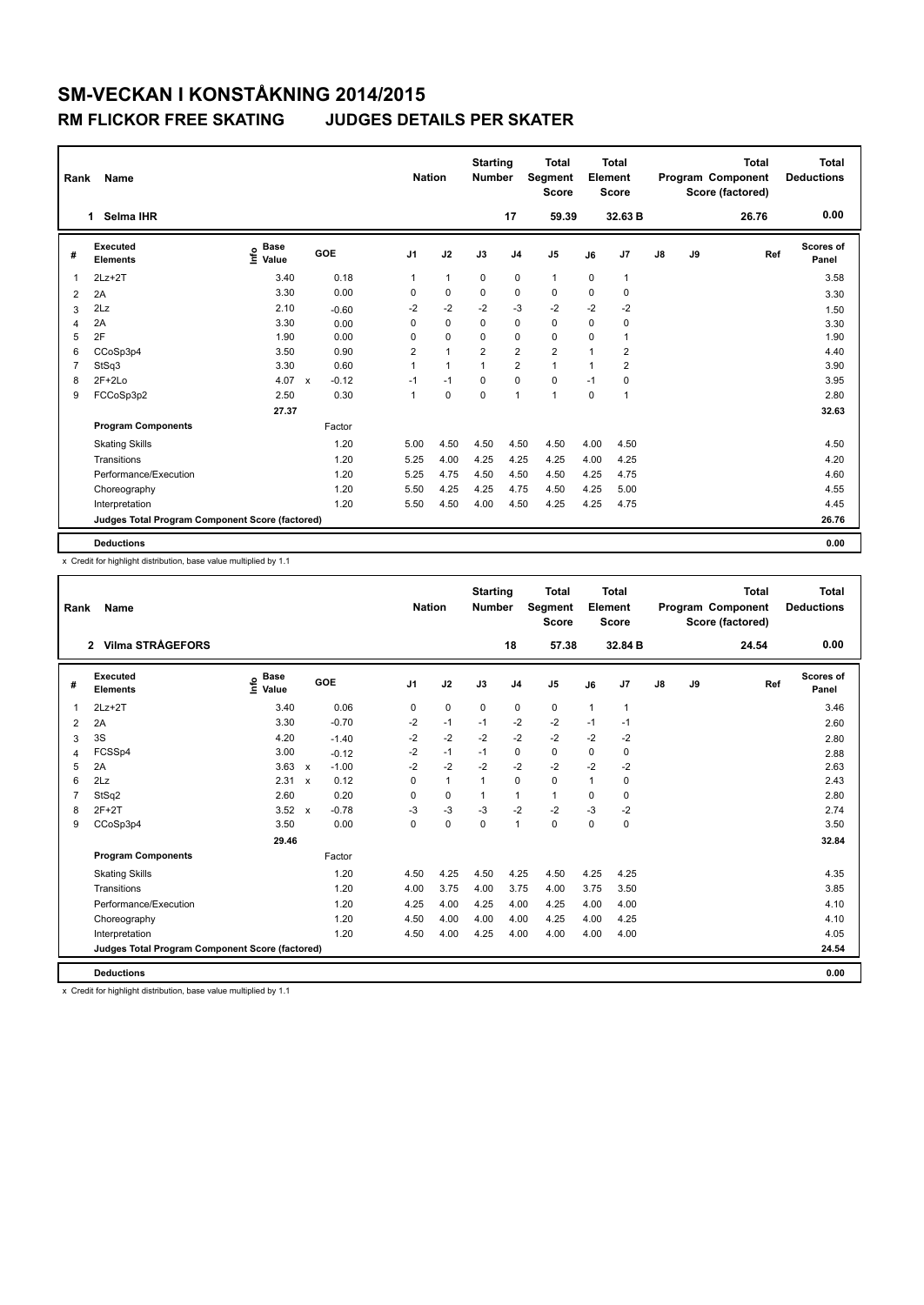| Rank           | Name                                            |      |                      |                           |         | <b>Nation</b>  |              | <b>Starting</b><br><b>Number</b> |                | <b>Total</b><br>Segment<br><b>Score</b> |          | Total<br>Element<br><b>Score</b> |               |    | <b>Total</b><br>Program Component<br>Score (factored) | <b>Total</b><br><b>Deductions</b> |
|----------------|-------------------------------------------------|------|----------------------|---------------------------|---------|----------------|--------------|----------------------------------|----------------|-----------------------------------------|----------|----------------------------------|---------------|----|-------------------------------------------------------|-----------------------------------|
|                | Anja LIEDHOLM<br>3                              |      |                      |                           |         |                |              |                                  | 16             | 53.92                                   |          | 29.56 B                          |               |    | 24.36                                                 | 0.00                              |
| #              | Executed<br><b>Elements</b>                     | lnfo | <b>Base</b><br>Value |                           | GOE     | J <sub>1</sub> | J2           | J3                               | J <sub>4</sub> | J5                                      | J6       | J7                               | $\mathsf{J}8$ | J9 | Ref                                                   | <b>Scores of</b><br>Panel         |
| $\mathbf 1$    | $2A+2T$                                         |      | 4.60                 |                           | 0.00    | 0              | $\mathbf 0$  | $\mathbf 0$                      | $\mathbf 0$    | $\mathbf 0$                             | 0        | 0                                |               |    |                                                       | 4.60                              |
| 2              | 2F                                              |      | 1.90                 |                           | 0.30    | 1              | $\mathbf{1}$ | $\overline{1}$                   | $\overline{1}$ | $\mathbf{1}$                            | $\Omega$ | 1                                |               |    |                                                       | 2.20                              |
| 3              | StSq2                                           |      | 2.60                 |                           | 0.20    | 0              | $\mathbf{1}$ | $\Omega$                         | 0              | $\mathbf{1}$                            | $\Omega$ | 1                                |               |    |                                                       | 2.80                              |
| $\overline{4}$ | 2Lo                                             |      | 1.80                 |                           | 0.18    | 0              | $\mathbf 0$  | $\mathbf{1}$                     | $\mathbf{1}$   | $\mathbf{1}$                            | $\Omega$ | 1                                |               |    |                                                       | 1.98                              |
| 5              | CCoSp3p4                                        |      | 3.50                 |                           | 0.00    | 0              | $\mathbf 0$  | $\Omega$                         | $-1$           | $\mathbf{1}$                            | $\Omega$ | $\Omega$                         |               |    |                                                       | 3.50                              |
| 6              | $2Lze+2T$                                       | e    | 3.08                 | $\mathsf{x}$              | $-0.48$ | $-2$           | $-1$         | $-1$                             | $-2$           | $-2$                                    | $-2$     | $-1$                             |               |    |                                                       | 2.60                              |
| $\overline{7}$ | 2A                                              |      | 3.63                 | $\mathbf x$               | 0.00    | 0              | $\mathbf 0$  | $\Omega$                         | 0              | $\mathbf{1}$                            | $\Omega$ | 0                                |               |    |                                                       | 3.63                              |
| 8              | FSSp4                                           |      | 3.00                 |                           | 0.20    | 1              | $\mathbf{1}$ | $\Omega$                         | 0              | $\mathbf{1}$                            | $\Omega$ | $\Omega$                         |               |    |                                                       | 3.20                              |
| 9              | 2Lze                                            | e    | 1.65                 | $\boldsymbol{\mathsf{x}}$ | $-0.60$ | $-2$           | $-2$         | $-2$                             | $-2$           | $-2$                                    | $-2$     | $-1$                             |               |    |                                                       | 1.05                              |
|                |                                                 |      | 25.76                |                           |         |                |              |                                  |                |                                         |          |                                  |               |    |                                                       | 29.56                             |
|                | <b>Program Components</b>                       |      |                      |                           | Factor  |                |              |                                  |                |                                         |          |                                  |               |    |                                                       |                                   |
|                | <b>Skating Skills</b>                           |      |                      |                           | 1.20    | 4.25           | 4.25         | 4.25                             | 4.25           | 4.25                                    | 3.75     | 4.25                             |               |    |                                                       | 4.25                              |
|                | Transitions                                     |      |                      |                           | 1.20    | 4.00           | 3.75         | 3.75                             | 3.50           | 4.00                                    | 3.50     | 4.00                             |               |    |                                                       | 3.80                              |
|                | Performance/Execution                           |      |                      |                           | 1.20    | 4.25           | 4.00         | 4.25                             | 4.25           | 4.25                                    | 3.75     | 4.50                             |               |    |                                                       | 4.20                              |
|                | Choreography                                    |      |                      |                           | 1.20    | 4.50           | 3.75         | 3.75                             | 4.00           | 4.25                                    | 3.75     | 4.50                             |               |    |                                                       | 4.05                              |
|                | Interpretation                                  |      |                      |                           | 1.20    | 4.25           | 3.75         | 4.00                             | 4.00           | 4.00                                    | 3.50     | 4.25                             |               |    |                                                       | 4.00                              |
|                | Judges Total Program Component Score (factored) |      |                      |                           |         |                |              |                                  |                |                                         |          |                                  |               |    |                                                       | 24.36                             |
|                | <b>Deductions</b>                               |      |                      |                           |         |                |              |                                  |                |                                         |          |                                  |               |    |                                                       | 0.00                              |

x Credit for highlight distribution, base value multiplied by 1.1 e Wrong edge

| Rank           | Name                                            |    |                                  |              |         | <b>Nation</b>  |                | <b>Starting</b><br><b>Number</b> |                | <b>Total</b><br>Segment<br><b>Score</b> |             | <b>Total</b><br>Element<br><b>Score</b> |    |    | <b>Total</b><br>Program Component<br>Score (factored) | <b>Total</b><br><b>Deductions</b> |
|----------------|-------------------------------------------------|----|----------------------------------|--------------|---------|----------------|----------------|----------------------------------|----------------|-----------------------------------------|-------------|-----------------------------------------|----|----|-------------------------------------------------------|-----------------------------------|
|                | <b>Elin LAGERWALL</b><br>4                      |    |                                  |              |         |                |                |                                  | 15             | 49.80                                   |             | 24.30                                   |    |    | 25.50                                                 | 0.00                              |
| #              | Executed<br><b>Elements</b>                     |    | <b>Base</b><br>e Base<br>⊆ Value | GOE          |         | J <sub>1</sub> | J2             | J3                               | J <sub>4</sub> | J <sub>5</sub>                          | J6          | J7                                      | J8 | J9 | Ref                                                   | Scores of<br>Panel                |
| $\mathbf{1}$   | $2Lz+2T$                                        |    | 3.40                             |              | 0.30    | 1              | $\mathbf{1}$   | $\mathbf{1}$                     | $\mathbf{1}$   | $\mathbf{1}$                            | 0           | $\overline{1}$                          |    |    |                                                       | 3.70                              |
| 2              | 2A<<                                            | << | 1.10                             |              | $-0.60$ | $-3$           | -3             | $-3$                             | $-3$           | $-3$                                    | $-3$        | $-3$                                    |    |    |                                                       | 0.50                              |
| 3              | 2Fe                                             | e  | 1.40                             |              | $-0.48$ | $-1$           | $-1$           | $-2$                             | $-2$           | $-2$                                    | $-1$        | $-2$                                    |    |    |                                                       | 0.92                              |
| $\overline{4}$ | 2Lo                                             |    | 1.80                             |              | 0.12    | 1              | $\mathbf{1}$   | $\Omega$                         | $\mathbf 0$    | $\mathbf{1}$                            | $\Omega$    | 0                                       |    |    |                                                       | 1.92                              |
| 5              | FCCoSp3p4                                       |    | 3.50                             |              | 0.00    | $\Omega$       | $\mathbf 0$    | $\Omega$                         | $\Omega$       | 0                                       | $\Omega$    | $\mathbf 0$                             |    |    |                                                       | 3.50                              |
| 6              | 2Lz                                             |    | 2.31                             | $\mathsf{x}$ | 0.24    | $\overline{1}$ | $\mathbf{1}$   | $\mathbf{1}$                     | $\mathbf{1}$   | $\mathbf{1}$                            | $\Omega$    | 0                                       |    |    |                                                       | 2.55                              |
| $\overline{7}$ | StSq3                                           |    | 3.30                             |              | 0.60    | 1              | $\overline{2}$ | $\mathbf{1}$                     | $\mathbf{1}$   | $\overline{2}$                          | $\mathbf 1$ | $\overline{1}$                          |    |    |                                                       | 3.90                              |
| 8              | $2Lo+2T$                                        |    | 3.41                             | $\mathsf{x}$ | 0.00    | $\overline{1}$ | $\Omega$       | 0                                | $\mathbf 0$    | 0                                       | 0           | 0                                       |    |    |                                                       | 3.41                              |
| 9              | CCoSp3p4                                        |    | 3.50                             |              | 0.40    | 1              | 1              | $\Omega$                         | $\overline{1}$ | $\mathbf{1}$                            | $\mathbf 0$ | $\overline{1}$                          |    |    |                                                       | 3.90                              |
|                |                                                 |    | 23.72                            |              |         |                |                |                                  |                |                                         |             |                                         |    |    |                                                       | 24.30                             |
|                | <b>Program Components</b>                       |    |                                  |              | Factor  |                |                |                                  |                |                                         |             |                                         |    |    |                                                       |                                   |
|                | <b>Skating Skills</b>                           |    |                                  |              | 1.20    | 4.50           | 4.50           | 4.25                             | 4.25           | 4.25                                    | 4.00        | 4.25                                    |    |    |                                                       | 4.30                              |
|                | Transitions                                     |    |                                  |              | 1.20    | 4.25           | 4.00           | 4.00                             | 3.75           | 3.75                                    | 3.50        | 4.00                                    |    |    |                                                       | 3.90                              |
|                | Performance/Execution                           |    |                                  |              | 1.20    | 4.75           | 4.25           | 4.25                             | 4.50           | 4.25                                    | 3.75        | 4.25                                    |    |    |                                                       | 4.30                              |
|                | Choreography                                    |    |                                  |              | 1.20    | 4.75           | 4.25           | 4.50                             | 4.25           | 4.25                                    | 4.00        | 4.50                                    |    |    |                                                       | 4.35                              |
|                | Interpretation                                  |    |                                  |              | 1.20    | 4.75           | 4.50           | 4.50                             | 4.50           | 4.25                                    | 4.00        | 4.25                                    |    |    |                                                       | 4.40                              |
|                | Judges Total Program Component Score (factored) |    |                                  |              |         |                |                |                                  |                |                                         |             |                                         |    |    |                                                       | 25.50                             |
|                | <b>Deductions</b>                               |    |                                  |              |         |                |                |                                  |                |                                         |             |                                         |    |    |                                                       | 0.00                              |

<< Downgraded jump x Credit for highlight distribution, base value multiplied by 1.1 e Wrong edge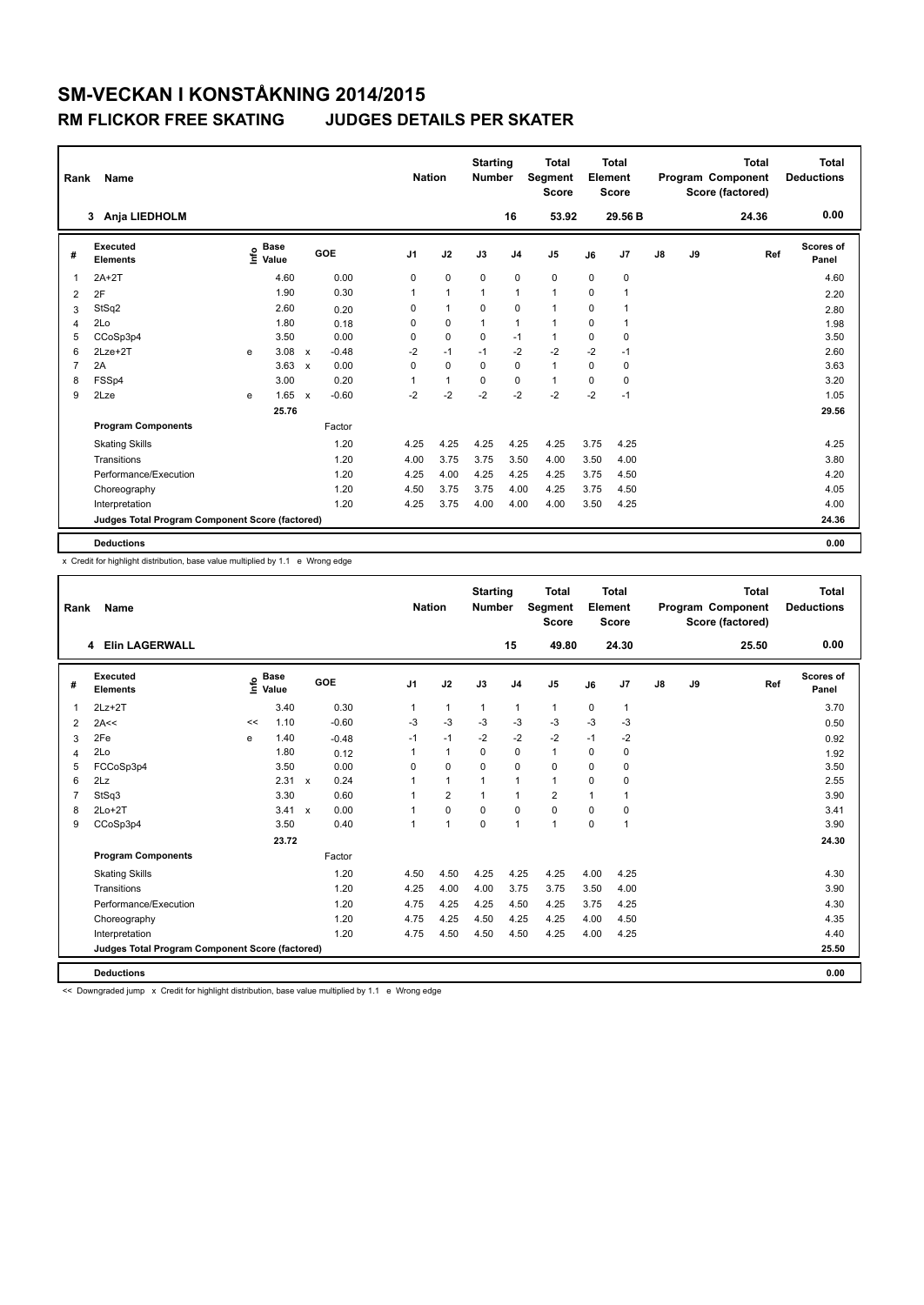| Rank           | Name                                            |                              |                           |         |                | <b>Nation</b>  | <b>Starting</b><br><b>Number</b> |                | <b>Total</b><br>Segment<br><b>Score</b> |              | <b>Total</b><br>Element<br><b>Score</b> |               |    | <b>Total</b><br>Program Component<br>Score (factored) | <b>Total</b><br><b>Deductions</b> |
|----------------|-------------------------------------------------|------------------------------|---------------------------|---------|----------------|----------------|----------------------------------|----------------|-----------------------------------------|--------------|-----------------------------------------|---------------|----|-------------------------------------------------------|-----------------------------------|
|                | 5 Felicia ISRAELSSON                            |                              |                           |         |                |                |                                  | 14             | 47.52                                   |              | 23.58                                   |               |    | 23.94                                                 | 0.00                              |
| #              | Executed<br><b>Elements</b>                     | <b>Base</b><br>١nf٥<br>Value |                           | GOE     | J <sub>1</sub> | J2             | J3                               | J <sub>4</sub> | J5                                      | J6           | J7                                      | $\mathsf{J}8$ | J9 | Ref                                                   | Scores of<br>Panel                |
| 1              | $2Lo+2Lo$                                       | 3.60                         |                           | 0.00    | 0              | $\mathbf 0$    | $\mathbf 0$                      | $\pmb{0}$      | $\pmb{0}$                               | 0            | 0                                       |               |    |                                                       | 3.60                              |
| 2              | 2F                                              | 1.90                         |                           | 0.06    | 0              | 0              | $\Omega$                         | 0              | $\mathbf{1}$                            | 0            | 1                                       |               |    |                                                       | 1.96                              |
| 3              | 2Lz                                             | 2.10                         |                           | $-0.12$ | 0              | $-1$           | $\Omega$                         | $-1$           | 0                                       | $-1$         | $\Omega$                                |               |    |                                                       | 1.98                              |
| 4              | StSq2                                           | 2.60                         |                           | 0.40    |                | $\mathbf 0$    | 1                                | $\overline{1}$ | $\mathbf{1}$                            | 0            |                                         |               |    |                                                       | 3.00                              |
| 5              | FCCoSp3p4                                       | 3.50                         |                           | 0.40    |                | $\overline{1}$ | 1                                | $\overline{1}$ | 0                                       | 0            | 1                                       |               |    |                                                       | 3.90                              |
| 6              | 2F+1A+SEQ                                       | 2.64                         | $\boldsymbol{\mathsf{x}}$ | 0.06    | 0              | 0              | $\Omega$                         | 0              | $\mathbf{1}$                            | $\Omega$     | 1                                       |               |    |                                                       | 2.70                              |
| $\overline{7}$ | 2S                                              | 1.43                         | $\boldsymbol{\mathsf{x}}$ | 0.08    | $\Omega$       | $\mathbf{1}$   | 0                                | 0              | $\mathbf{1}$                            | 0            | 1                                       |               |    |                                                       | 1.51                              |
| 8              | 2S                                              | 1.43                         | $\boldsymbol{\mathsf{x}}$ | 0.00    | 0              | $\mathbf 0$    | $\Omega$                         | 0              | $\mathbf 0$                             | 0            | 0                                       |               |    |                                                       | 1.43                              |
| 9              | CCoSp3p3                                        | 3.00                         |                           | 0.50    | 1              | $\overline{1}$ | 1                                | $\overline{1}$ | $\overline{1}$                          | $\mathbf{1}$ | 1                                       |               |    |                                                       | 3.50                              |
|                |                                                 | 22.20                        |                           |         |                |                |                                  |                |                                         |              |                                         |               |    |                                                       | 23.58                             |
|                | <b>Program Components</b>                       |                              |                           | Factor  |                |                |                                  |                |                                         |              |                                         |               |    |                                                       |                                   |
|                | <b>Skating Skills</b>                           |                              |                           | 1.20    | 4.25           | 3.75           | 4.25                             | 4.00           | 4.00                                    | 3.75         | 4.25                                    |               |    |                                                       | 4.05                              |
|                | Transitions                                     |                              |                           | 1.20    | 4.25           | 3.50           | 3.75                             | 3.75           | 3.75                                    | 3.50         | 4.00                                    |               |    |                                                       | 3.75                              |
|                | Performance/Execution                           |                              |                           | 1.20    | 4.50           | 4.00           | 4.00                             | 4.25           | 4.00                                    | 3.75         | 4.25                                    |               |    |                                                       | 4.10                              |
|                | Choreography                                    |                              |                           | 1.20    | 4.50           | 3.75           | 4.25                             | 4.25           | 4.00                                    | 3.50         | 4.50                                    |               |    |                                                       | 4.15                              |
|                | Interpretation                                  |                              |                           | 1.20    | 4.50           | 3.75           | 3.75                             | 4.00           | 3.75                                    | 3.50         | 4.25                                    |               |    |                                                       | 3.90                              |
|                | Judges Total Program Component Score (factored) |                              |                           |         |                |                |                                  |                |                                         |              |                                         |               |    |                                                       | 23.94                             |
|                | <b>Deductions</b>                               |                              |                           |         |                |                |                                  |                |                                         |              |                                         |               |    |                                                       | 0.00                              |

x Credit for highlight distribution, base value multiplied by 1.1

| Rank           | Name                                            |                              |                                   | <b>Nation</b>  |              | <b>Starting</b><br><b>Number</b> |                | <b>Total</b><br>Segment<br><b>Score</b> |      | Total<br>Element<br><b>Score</b> |               |    | <b>Total</b><br>Program Component<br>Score (factored) | Total<br><b>Deductions</b> |
|----------------|-------------------------------------------------|------------------------------|-----------------------------------|----------------|--------------|----------------------------------|----------------|-----------------------------------------|------|----------------------------------|---------------|----|-------------------------------------------------------|----------------------------|
|                | 6 Wilma LIND                                    |                              |                                   |                |              |                                  | 13             | 45.32                                   |      | 22.76 B                          |               |    | 22.56                                                 | 0.00                       |
| #              | Executed<br><b>Elements</b>                     | <b>Base</b><br>١nf٥<br>Value | GOE                               | J <sub>1</sub> | J2           | J3                               | J <sub>4</sub> | J <sub>5</sub>                          | J6   | J7                               | $\mathsf{J}8$ | J9 | Ref                                                   | <b>Scores of</b><br>Panel  |
| 1              | 2A<                                             | 2.30<br>$\prec$              | $-1.00$                           | $-2$           | $-2$         | $-2$                             | $-1$           | $-2$                                    | $-2$ | $-2$                             |               |    |                                                       | 1.30                       |
| $\overline{2}$ | 2Lz                                             | 2.10                         | 0.00                              | 0              | $\mathbf 0$  | 0                                | 0              | $\mathbf 0$                             | 0    | 0                                |               |    |                                                       | 2.10                       |
| 3              | $2F+1T$                                         | 2.30                         | 0.00                              | 0              | $\mathbf 0$  | $\mathbf 0$                      | 0              | $\mathbf 0$                             | 0    | $-1$                             |               |    |                                                       | 2.30                       |
| 4              | FCCoSp3p3                                       | 3.00                         | $-0.12$                           | 0              | $-1$         | $-1$                             | 0              | $-1$                                    | 0    | 0                                |               |    |                                                       | 2.88                       |
| 5              | 2Lo                                             | 1.80                         | $-0.60$                           | $-2$           | $-2$         | $-2$                             | $-1$           | $-2$                                    | $-2$ | $-2$                             |               |    |                                                       | 1.20                       |
| 6              | $2Lz+1T$                                        | 2.75                         | $-0.06$<br>$\mathbf{x}$           | $\Omega$       | $-1$         | $-1$                             | 0              | $\Omega$                                | 0    | 0                                |               |    |                                                       | 2.69                       |
| $\overline{7}$ | 2F                                              | 2.09                         | 0.00<br>$\boldsymbol{\mathsf{x}}$ | $\Omega$       | $\Omega$     | $\Omega$                         | $\Omega$       | $\Omega$                                | 0    | $\Omega$                         |               |    |                                                       | 2.09                       |
| 8              | CCoSp3p3                                        | 3.00                         | 0.40                              | 1              | $\mathbf{1}$ | 1                                | $\mathbf{1}$   | $\mathbf 0$                             | 0    | 1                                |               |    |                                                       | 3.40                       |
| 9              | StSq2                                           | 2.60                         | 0.20                              | $-1$           | $\mathbf 0$  | $\overline{1}$                   | $\mathbf{1}$   | $\mathbf 0$                             | 0    | 1                                |               |    |                                                       | 2.80                       |
|                |                                                 | 21.94                        |                                   |                |              |                                  |                |                                         |      |                                  |               |    |                                                       | 22.76                      |
|                | <b>Program Components</b>                       |                              | Factor                            |                |              |                                  |                |                                         |      |                                  |               |    |                                                       |                            |
|                | <b>Skating Skills</b>                           |                              | 1.20                              | 3.75           | 3.75         | 3.75                             | 3.75           | 4.00                                    | 3.75 | 4.00                             |               |    |                                                       | 3.80                       |
|                | Transitions                                     |                              | 1.20                              | 3.25           | 3.25         | 3.75                             | 3.50           | 3.75                                    | 3.50 | 3.50                             |               |    |                                                       | 3.50                       |
|                | Performance/Execution                           |                              | 1.20                              | 3.50           | 3.75         | 3.75                             | 4.00           | 3.75                                    | 4.00 | 4.00                             |               |    |                                                       | 3.85                       |
|                | Choreography                                    |                              | 1.20                              | 3.50           | 3.50         | 4.00                             | 4.00           | 4.00                                    | 4.00 | 4.25                             |               |    |                                                       | 3.90                       |
|                | Interpretation                                  |                              | 1.20                              | 3.75           | 3.50         | 3.50                             | 3.75           | 4.00                                    | 3.75 | 4.00                             |               |    |                                                       | 3.75                       |
|                | Judges Total Program Component Score (factored) |                              |                                   |                |              |                                  |                |                                         |      |                                  |               |    |                                                       | 22.56                      |
|                | <b>Deductions</b>                               |                              |                                   |                |              |                                  |                |                                         |      |                                  |               |    |                                                       | 0.00                       |

 $<$  Under-rotated jump  $\times$  Credit for highlight distribution, base value multiplied by 1.1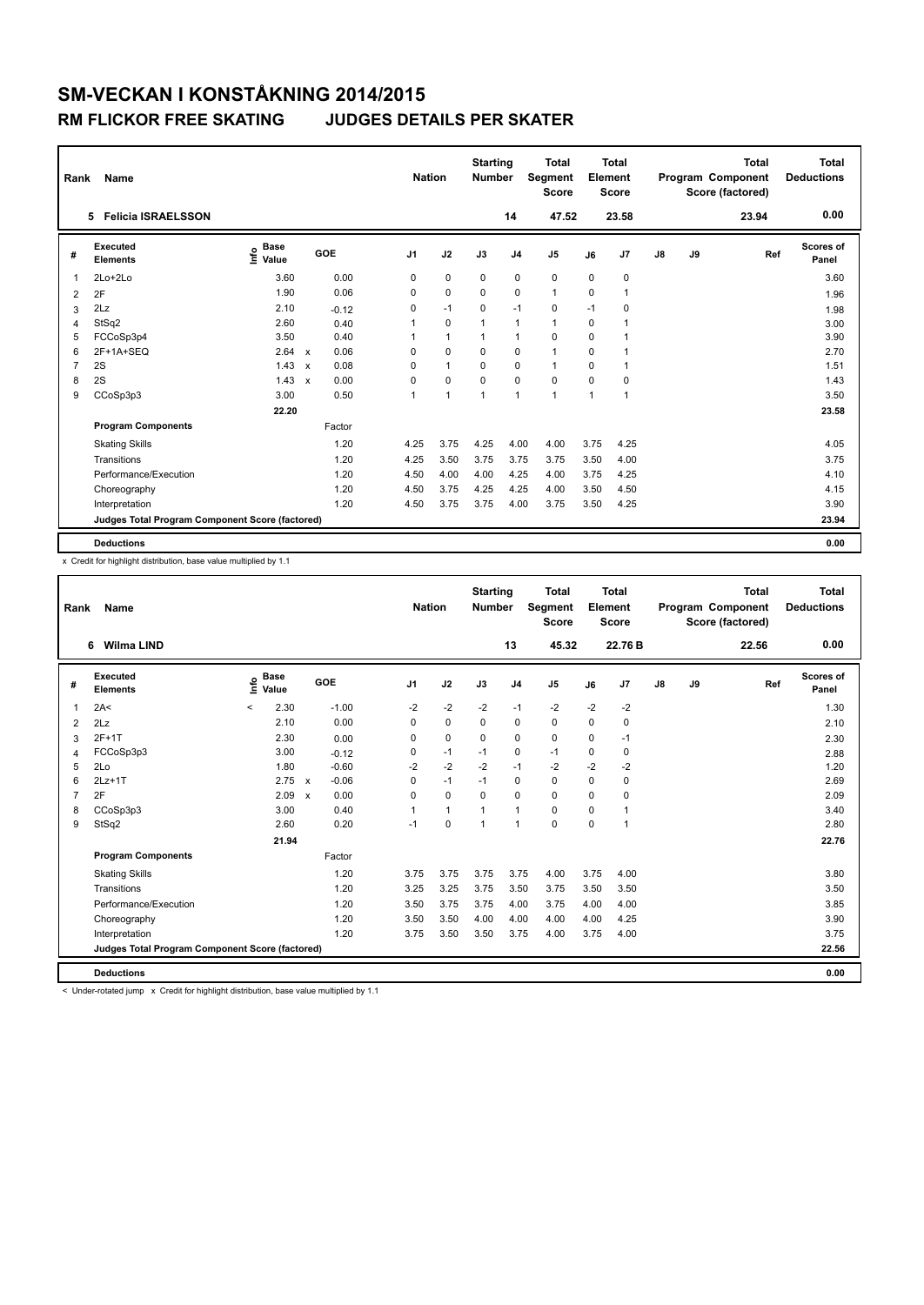| Rank           | Name                                            |                                  |                           |         | <b>Nation</b>  |             | <b>Starting</b><br><b>Number</b> |                | <b>Total</b><br><b>Segment</b><br><b>Score</b> |          | Total<br>Element<br><b>Score</b> |               |    | <b>Total</b><br>Program Component<br>Score (factored) | <b>Total</b><br><b>Deductions</b> |
|----------------|-------------------------------------------------|----------------------------------|---------------------------|---------|----------------|-------------|----------------------------------|----------------|------------------------------------------------|----------|----------------------------------|---------------|----|-------------------------------------------------------|-----------------------------------|
|                | <b>Tina PROGOULAKIS</b><br>7                    |                                  |                           |         |                |             |                                  | 9              | 45.01                                          |          | 26.31 B                          |               |    | 20.70                                                 | 2.00                              |
| #              | Executed<br><b>Elements</b>                     | <b>Base</b><br>e Base<br>E Value |                           | GOE     | J <sub>1</sub> | J2          | J3                               | J <sub>4</sub> | J5                                             | J6       | J7                               | $\mathsf{J}8$ | J9 | Ref                                                   | Scores of<br>Panel                |
| 1              | $2F+2T$                                         | 3.20                             |                           | $-0.60$ | $-2$           | $-2$        | $-1$                             | $-2$           | $-2$                                           | $-2$     | $-2$                             |               |    |                                                       | 2.60                              |
| 2              | 2A                                              | 3.30                             |                           | $-1.50$ | $-3$           | $-3$        | $-3$                             | $-3$           | $-3$                                           | $-3$     | $-3$                             |               |    |                                                       | 1.80                              |
| 3              | FSSp3                                           | 2.60                             |                           | $-0.06$ | 1              | $\mathbf 0$ | $-1$                             | $\mathbf 0$    | $\mathbf 0$                                    | $-1$     | 0                                |               |    |                                                       | 2.54                              |
| $\overline{4}$ | 2Lo                                             | 1.80                             |                           | 0.00    | $\Omega$       | $\Omega$    | $\Omega$                         | $\mathbf 0$    | $\mathbf{1}$                                   | $\Omega$ | $\Omega$                         |               |    |                                                       | 1.80                              |
| 5              | 2A                                              | 3.30                             |                           | 0.00    | $\Omega$       | $\Omega$    | $\Omega$                         | 0              | 0                                              | $\Omega$ | $\Omega$                         |               |    |                                                       | 3.30                              |
| 6              | 2Lz                                             | 2.31                             | $\mathbf{x}$              | $-0.90$ | $-3$           | $-3$        | $-3$                             | $-3$           | $-3$                                           | $-3$     | $-3$                             |               |    |                                                       | 1.41                              |
| $\overline{7}$ | CCoSp3p3                                        | 3.00                             |                           | 0.10    | $\mathbf 1$    | 0           | $-1$                             | $\mathbf 0$    | $\mathbf 0$                                    | $\Omega$ | 1                                |               |    |                                                       | 3.10                              |
| 8              | StSq2                                           | 2.60                             |                           | 0.00    | $\Omega$       | $\mathbf 0$ | $\Omega$                         | $\Omega$       | $\Omega$                                       | $\Omega$ | 1                                |               |    |                                                       | 2.60                              |
| 9              | $2F+2T$                                         | 3.52                             | $\boldsymbol{\mathsf{x}}$ | $-0.36$ | $-1$           | $-2$        | $-1$                             | $-1$           | $-1$                                           | $-1$     | $-2$                             |               |    |                                                       | 3.16                              |
|                |                                                 | 25.63                            |                           |         |                |             |                                  |                |                                                |          |                                  |               |    |                                                       | 26.31                             |
|                | <b>Program Components</b>                       |                                  |                           | Factor  |                |             |                                  |                |                                                |          |                                  |               |    |                                                       |                                   |
|                | <b>Skating Skills</b>                           |                                  |                           | 1.20    | 3.25           | 3.50        | 3.50                             | 3.75           | 3.75                                           | 3.50     | 3.75                             |               |    |                                                       | 3.60                              |
|                | Transitions                                     |                                  |                           | 1.20    | 2.75           | 3.00        | 3.25                             | 3.25           | 3.25                                           | 3.25     | 3.25                             |               |    |                                                       | 3.20                              |
|                | Performance/Execution                           |                                  |                           | 1.20    | 3.25           | 3.50        | 3.25                             | 3.50           | 3.50                                           | 3.75     | 3.75                             |               |    |                                                       | 3.50                              |
|                | Choreography                                    |                                  |                           | 1.20    | 3.50           | 3.50        | 3.25                             | 3.50           | 3.25                                           | 3.75     | 4.00                             |               |    |                                                       | 3.50                              |
|                | Interpretation                                  |                                  |                           | 1.20    | 3.50           | 3.00        | 3.50                             | 3.25           | 3.50                                           | 3.50     | 4.25                             |               |    |                                                       | 3.45                              |
|                | Judges Total Program Component Score (factored) |                                  |                           |         |                |             |                                  |                |                                                |          |                                  |               |    |                                                       | 20.70                             |
|                | <b>Deductions</b>                               |                                  | Falls:                    | $-2.00$ |                |             |                                  |                |                                                |          |                                  |               |    |                                                       | $-2.00$                           |

x Credit for highlight distribution, base value multiplied by 1.1

| Rank           | Name                                            |         |                                  |                           |         |                | <b>Nation</b>  | <b>Starting</b><br><b>Number</b> |                | <b>Total</b><br>Segment<br><b>Score</b> |          | Total<br>Element<br><b>Score</b> |               |    | <b>Total</b><br>Program Component<br>Score (factored) | <b>Total</b><br><b>Deductions</b> |
|----------------|-------------------------------------------------|---------|----------------------------------|---------------------------|---------|----------------|----------------|----------------------------------|----------------|-----------------------------------------|----------|----------------------------------|---------------|----|-------------------------------------------------------|-----------------------------------|
|                | <b>Emelie NORDQVIST</b><br>8                    |         |                                  |                           |         |                |                |                                  | 12             | 43.29                                   |          | 20.61                            |               |    | 22.68                                                 | 0.00                              |
| #              | Executed<br><b>Elements</b>                     |         | <b>Base</b><br>e Base<br>⊆ Value |                           | GOE     | J <sub>1</sub> | J2             | J3                               | J <sub>4</sub> | J <sub>5</sub>                          | J6       | J7                               | $\mathsf{J}8$ | J9 | Ref                                                   | Scores of<br>Panel                |
| $\overline{1}$ | 2Lz                                             |         | 2.10                             |                           | $-0.48$ | $-2$           | $-2$           | $-1$                             | $-1$           | $-1$                                    | $-2$     | $-2$                             |               |    |                                                       | 1.62                              |
| 2              | FCoSp                                           |         | 0.00                             |                           | 0.00    | ٠              | $\sim$         | ä,                               | ٠              |                                         |          |                                  |               |    |                                                       | 0.00                              |
| 3              | StSq2                                           |         | 2.60                             |                           | 0.30    | $\Omega$       | $\mathbf{1}$   | $\mathbf{1}$                     | $\mathbf{1}$   | 1                                       | 0        | 0                                |               |    |                                                       | 2.90                              |
| $\overline{4}$ | $2F+2Lo$                                        |         | 4.07                             | $\mathsf{x}$              | 0.00    |                | $\Omega$       | $\Omega$                         | $\Omega$       | $\Omega$                                | 0        | $\Omega$                         |               |    |                                                       | 4.07                              |
| 5              | 1A                                              |         | 1.21                             | $\boldsymbol{\mathsf{x}}$ | 0.16    |                | $\mathbf{1}$   | $\mathbf 0$                      | $\mathbf{1}$   | 1                                       | 0        | $\mathbf{1}$                     |               |    |                                                       | 1.37                              |
| 6              | $2Lz+2T<$                                       | $\prec$ | 3.30                             | $\boldsymbol{\mathsf{x}}$ | $-0.42$ | $-1$           | $-2$           | $-2$                             | $-1$           | $-1$                                    | $-2$     | $-1$                             |               |    |                                                       | 2.88                              |
| $\overline{7}$ | 2Lo                                             |         | 1.98                             | $\boldsymbol{\mathsf{x}}$ | 0.00    | $\Omega$       | $\mathbf{1}$   | $\Omega$                         | $\mathbf 0$    | $\Omega$                                | 0        | $\mathbf 0$                      |               |    |                                                       | 1.98                              |
| 8              | 2F                                              |         | 2.09                             | $\boldsymbol{\mathsf{x}}$ | 0.00    | $\Omega$       | $\mathbf 0$    | $\Omega$                         | 0              | $\mathbf 0$                             | $\Omega$ | $\mathbf{1}$                     |               |    |                                                       | 2.09                              |
| 9              | CCoSp3p3                                        |         | 3.00                             |                           | 0.70    | $\overline{2}$ | $\overline{2}$ | $\mathbf{1}$                     | $\mathbf{1}$   | $\overline{1}$                          | 1        | $\overline{2}$                   |               |    |                                                       | 3.70                              |
|                |                                                 |         | 20.35                            |                           |         |                |                |                                  |                |                                         |          |                                  |               |    |                                                       | 20.61                             |
|                | <b>Program Components</b>                       |         |                                  |                           | Factor  |                |                |                                  |                |                                         |          |                                  |               |    |                                                       |                                   |
|                | <b>Skating Skills</b>                           |         |                                  |                           | 1.20    | 4.25           | 4.00           | 3.75                             | 3.75           | 4.00                                    | 3.75     | 3.75                             |               |    |                                                       | 3.85                              |
|                | Transitions                                     |         |                                  |                           | 1.20    | 4.00           | 3.75           | 3.50                             | 3.50           | 3.75                                    | 3.25     | 3.25                             |               |    |                                                       | 3.55                              |
|                | Performance/Execution                           |         |                                  |                           | 1.20    | 4.50           | 4.00           | 3.50                             | 3.75           | 4.00                                    | 3.50     | 3.50                             |               |    |                                                       | 3.75                              |
|                | Choreography                                    |         |                                  |                           | 1.20    | 4.25           | 4.00           | 4.00                             | 4.00           | 4.00                                    | 3.50     | 4.00                             |               |    |                                                       | 4.00                              |
|                | Interpretation                                  |         |                                  |                           | 1.20    | 4.50           | 4.00           | 3.75                             | 3.75           | 3.75                                    | 3.25     | 3.50                             |               |    |                                                       | 3.75                              |
|                | Judges Total Program Component Score (factored) |         |                                  |                           |         |                |                |                                  |                |                                         |          |                                  |               |    |                                                       | 22.68                             |
|                | <b>Deductions</b>                               |         |                                  |                           |         |                |                |                                  |                |                                         |          |                                  |               |    |                                                       | 0.00                              |

< Under-rotated jump x Credit for highlight distribution, base value multiplied by 1.1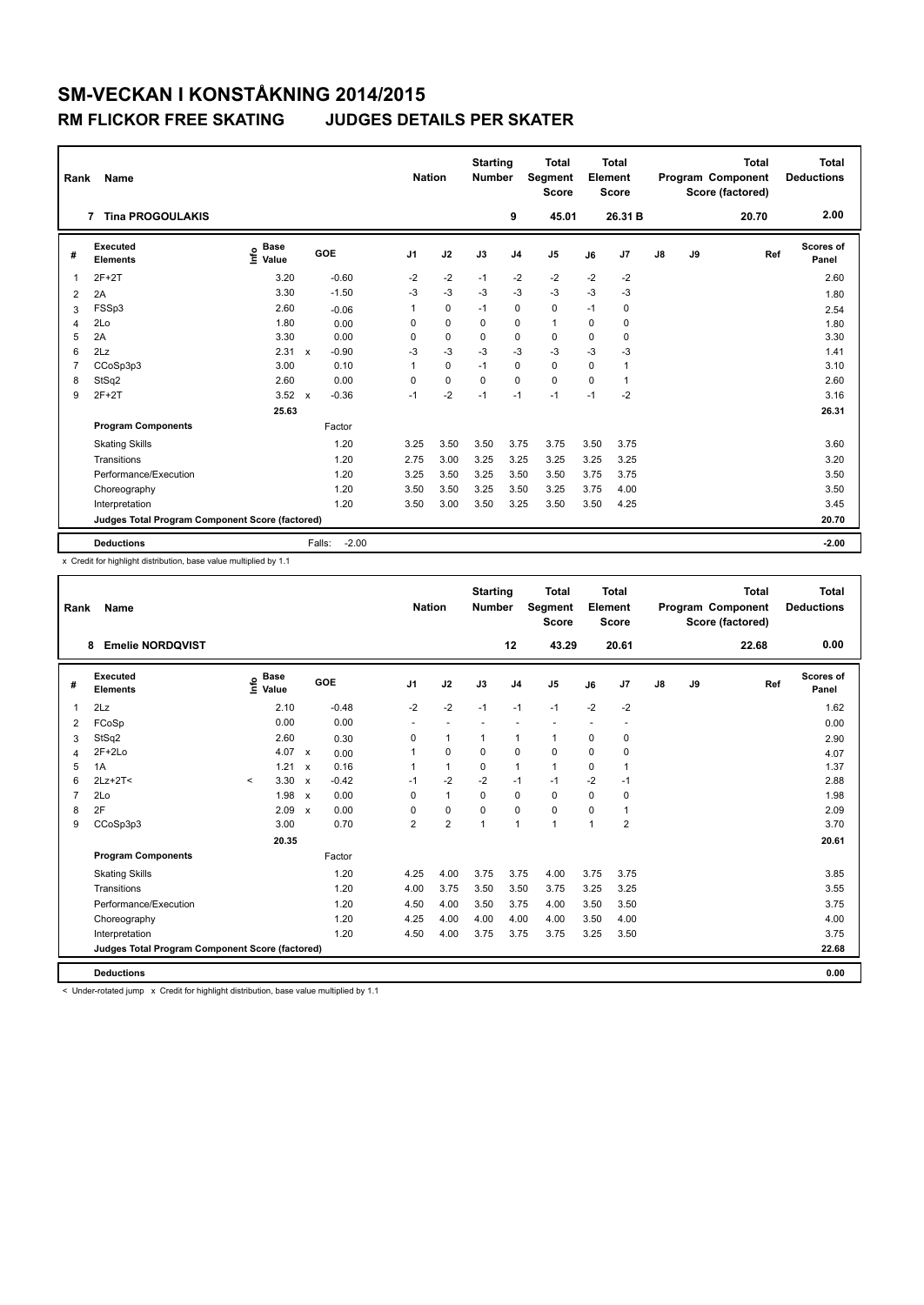| Rank           | Name                                            |   |                                    |                           |         |                | <b>Nation</b> | <b>Starting</b><br><b>Number</b> |                | <b>Total</b><br>Segment<br><b>Score</b> |             | <b>Total</b><br>Element<br><b>Score</b> |               |    | <b>Total</b><br>Program Component<br>Score (factored) | <b>Total</b><br><b>Deductions</b> |
|----------------|-------------------------------------------------|---|------------------------------------|---------------------------|---------|----------------|---------------|----------------------------------|----------------|-----------------------------------------|-------------|-----------------------------------------|---------------|----|-------------------------------------------------------|-----------------------------------|
|                | <b>Wilma BROVALL</b><br>9                       |   |                                    |                           |         |                |               |                                  | 8              | 42.27                                   |             | 21.63 B                                 |               |    | 20.64                                                 | 0.00                              |
| #              | Executed<br><b>Elements</b>                     |   | <b>Base</b><br>$\frac{6}{5}$ Value |                           | GOE     | J <sub>1</sub> | J2            | J3                               | J <sub>4</sub> | J <sub>5</sub>                          | J6          | J7                                      | $\mathsf{J}8$ | J9 | Ref                                                   | Scores of<br>Panel                |
| 1              | 2A                                              |   | 3.30                               |                           | $-1.00$ | $-2$           | $-2$          | $-1$                             | $-2$           | $-2$                                    | $-2$        | $-2$                                    |               |    |                                                       | 2.30                              |
| 2              | 2Lz                                             |   | 2.10                               |                           | 0.18    | 0              | $\mathbf{1}$  | $\overline{1}$                   | $\overline{1}$ | $\mathbf{1}$                            | $\mathbf 0$ | $-1$                                    |               |    |                                                       | 2.28                              |
| 3              | 1A                                              |   | 1.10                               |                           | 0.00    | 0              | 0             | $\Omega$                         | 0              | $\mathbf 0$                             | $\Omega$    | 0                                       |               |    |                                                       | 1.10                              |
| 4              | CCoSp2p3                                        |   | 2.10                               |                           | 0.00    | 0              | $\mathbf 0$   | 0                                | $\mathbf{1}$   | $\pmb{0}$                               | 0           | $-1$                                    |               |    |                                                       | 2.10                              |
| 5              | $2Fe+2T$                                        | e | 2.97                               | $\boldsymbol{\mathsf{x}}$ | $-0.60$ | -2             | $-1$          | $-2$                             | -2             | $-2$                                    | $-2$        | $-2$                                    |               |    |                                                       | 2.37                              |
| 6              | $2Lz+2T$                                        |   | 3.74                               | $\mathbf{x}$              | $-0.48$ | $-2$           | $-2$          | $-2$                             | $-2$           | $-1$                                    | $-1$        | $-1$                                    |               |    |                                                       | 3.26                              |
| $\overline{7}$ | 2Lo                                             |   | 1.98                               | $\boldsymbol{\mathsf{x}}$ | 0.06    | $\Omega$       | $\mathbf{1}$  | $\Omega$                         | $\mathbf 0$    | $\mathbf{1}$                            | $\Omega$    | $\Omega$                                |               |    |                                                       | 2.04                              |
| 8              | StSq1                                           |   | 1.80                               |                           | 0.00    | 0              | $\mathbf 0$   | $\Omega$                         | 0              | $\mathbf 0$                             | $\Omega$    | 0                                       |               |    |                                                       | 1.80                              |
| 9              | FCCoSp3p2                                       |   | 2.50                               |                           | $-0.12$ | $-2$           | 0             | 0                                | 0              | $-1$                                    | $-1$        | 0                                       |               |    |                                                       | 2.38                              |
|                |                                                 |   | 21.59                              |                           |         |                |               |                                  |                |                                         |             |                                         |               |    |                                                       | 21.63                             |
|                | <b>Program Components</b>                       |   |                                    |                           | Factor  |                |               |                                  |                |                                         |             |                                         |               |    |                                                       |                                   |
|                | <b>Skating Skills</b>                           |   |                                    |                           | 1.20    | 3.50           | 3.50          | 3.50                             | 3.75           | 3.50                                    | 3.50        | 3.25                                    |               |    |                                                       | 3.50                              |
|                | Transitions                                     |   |                                    |                           | 1.20    | 3.25           | 3.25          | 3.50                             | 3.25           | 3.25                                    | 3.00        | 3.00                                    |               |    |                                                       | 3.20                              |
|                | Performance/Execution                           |   |                                    |                           | 1.20    | 3.50           | 3.50          | 3.75                             | 3.75           | 3.50                                    | 3.50        | 3.25                                    |               |    |                                                       | 3.55                              |
|                | Choreography                                    |   |                                    |                           | 1.20    | 3.75           | 3.50          | 3.75                             | 3.75           | 3.50                                    | 3.50        | 3.00                                    |               |    |                                                       | 3.60                              |
|                | Interpretation                                  |   |                                    |                           | 1.20    | 3.75           | 3.25          | 3.25                             | 3.50           | 3.50                                    | 3.25        | 3.25                                    |               |    |                                                       | 3.35                              |
|                | Judges Total Program Component Score (factored) |   |                                    |                           |         |                |               |                                  |                |                                         |             |                                         |               |    |                                                       | 20.64                             |
|                | <b>Deductions</b>                               |   |                                    |                           |         |                |               |                                  |                |                                         |             |                                         |               |    |                                                       | 0.00                              |

x Credit for highlight distribution, base value multiplied by 1.1 e Wrong edge

| Rank           | Name                                            |                                  |                           |         | <b>Nation</b>  |             | <b>Starting</b><br><b>Number</b> |                | <b>Total</b><br><b>Segment</b><br><b>Score</b> |          | <b>Total</b><br>Element<br><b>Score</b> |    |    | <b>Total</b><br>Program Component<br>Score (factored) | <b>Total</b><br><b>Deductions</b> |
|----------------|-------------------------------------------------|----------------------------------|---------------------------|---------|----------------|-------------|----------------------------------|----------------|------------------------------------------------|----------|-----------------------------------------|----|----|-------------------------------------------------------|-----------------------------------|
| 10             | <b>Alva ERIKSSON</b>                            |                                  |                           |         |                |             |                                  | 6              | 40.66                                          |          | 22.16                                   |    |    | 19.50                                                 | 1.00                              |
| #              | Executed<br><b>Elements</b>                     | <b>Base</b><br>e Base<br>⊆ Value | GOE                       |         | J <sub>1</sub> | J2          | J3                               | J <sub>4</sub> | J <sub>5</sub>                                 | J6       | J7                                      | J8 | J9 | Ref                                                   | <b>Scores of</b><br>Panel         |
| $\overline{1}$ | $2Lz + 2T$                                      | 3.40                             |                           | $-0.60$ | $-2$           | $-2$        | $-2$                             | $-2$           | $-2$                                           | $-2$     | $-2$                                    |    |    |                                                       | 2.80                              |
| 2              | 1A                                              | 1.10                             |                           | $-0.20$ | $-1$           | $-1$        | $-1$                             | $-1$           | $-1$                                           | $-1$     | $-1$                                    |    |    |                                                       | 0.90                              |
| 3              | FCCoSp3p3                                       | 3.00                             |                           | $-0.06$ | $\Omega$       | $\mathbf 0$ | $-1$                             | $\pmb{0}$      | $-1$                                           | $\Omega$ | $\mathbf 0$                             |    |    |                                                       | 2.94                              |
| 4              | StSq2                                           | 2.60                             |                           | 0.00    | 0              | $\mathbf 0$ | $-1$                             | $\mathbf 0$    | $\mathbf 0$                                    | 0        | 0                                       |    |    |                                                       | 2.60                              |
| 5              | 2F                                              | 2.09                             | $\boldsymbol{\mathsf{x}}$ | 0.00    | 0              | 0           | 0                                | 0              | 0                                              | $\Omega$ | 0                                       |    |    |                                                       | 2.09                              |
| 6              | $2F+2T$                                         | 3.52                             | $\boldsymbol{\mathsf{x}}$ | $-0.12$ | $-3$           | $-1$        | $\Omega$                         | 0              | $-1$                                           | $\Omega$ | 0                                       |    |    |                                                       | 3.40                              |
| $\overline{7}$ | 2Lz                                             | 2.31                             | $\boldsymbol{\mathsf{x}}$ | $-0.36$ | $-1$           | $-2$        | $\Omega$                         | $-2$           | $-1$                                           | $-1$     | $-1$                                    |    |    |                                                       | 1.95                              |
| 8              | 2Lo                                             | 1.98                             | $\boldsymbol{\mathsf{x}}$ | 0.00    | 0              | $\mathbf 0$ | $\Omega$                         | $\mathbf 0$    | 0                                              | 0        | 0                                       |    |    |                                                       | 1.98                              |
| 9              | CCoSp3p4                                        | 3.50                             |                           | 0.00    | $\Omega$       | $\Omega$    | $\Omega$                         | $\Omega$       | $\Omega$                                       | 0        | $\Omega$                                |    |    |                                                       | 3.50                              |
|                |                                                 | 23.50                            |                           |         |                |             |                                  |                |                                                |          |                                         |    |    |                                                       | 22.16                             |
|                | <b>Program Components</b>                       |                                  |                           | Factor  |                |             |                                  |                |                                                |          |                                         |    |    |                                                       |                                   |
|                | <b>Skating Skills</b>                           |                                  |                           | 1.20    | 3.50           | 3.25        | 3.25                             | 3.25           | 3.50                                           | 3.50     | 3.25                                    |    |    |                                                       | 3.35                              |
|                | Transitions                                     |                                  |                           | 1.20    | 3.25           | 3.25        | 3.25                             | 2.75           | 3.00                                           | 3.00     | 3.00                                    |    |    |                                                       | 3.10                              |
|                | Performance/Execution                           |                                  |                           | 1.20    | 3.25           | 3.25        | 3.25                             | 3.25           | 3.25                                           | 3.50     | 3.25                                    |    |    |                                                       | 3.25                              |
|                | Choreography                                    |                                  |                           | 1.20    | 3.50           | 3.25        | 3.50                             | 3.25           | 3.25                                           | 3.25     | 3.50                                    |    |    |                                                       | 3.35                              |
|                | Interpretation                                  |                                  |                           | 1.20    | 3.50           | 3.00        | 3.50                             | 3.25           | 3.00                                           | 3.25     | 2.75                                    |    |    |                                                       | 3.20                              |
|                | Judges Total Program Component Score (factored) |                                  |                           |         |                |             |                                  |                |                                                |          |                                         |    |    |                                                       | 19.50                             |
|                | <b>Deductions</b>                               |                                  | Falls:                    | $-1.00$ |                |             |                                  |                |                                                |          |                                         |    |    |                                                       | $-1.00$                           |

x Credit for highlight distribution, base value multiplied by 1.1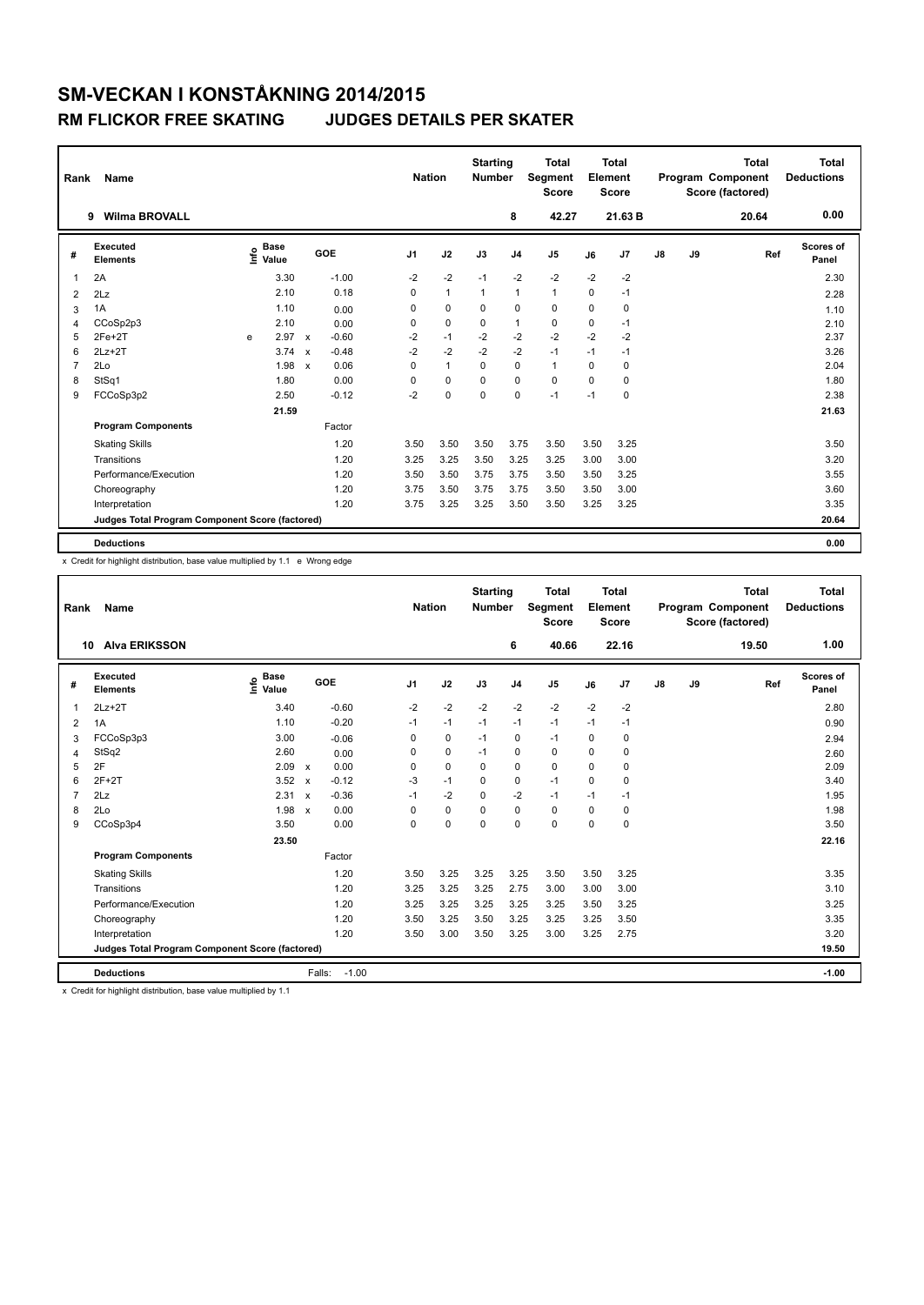| Rank           | Name                                            |      |                      |              |         |                | <b>Nation</b> |    | <b>Starting</b><br><b>Number</b> |                | <b>Total</b><br>Segment<br><b>Score</b> |             | <b>Total</b><br>Element<br><b>Score</b> |               |    | <b>Total</b><br>Program Component<br>Score (factored) | <b>Total</b><br><b>Deductions</b> |
|----------------|-------------------------------------------------|------|----------------------|--------------|---------|----------------|---------------|----|----------------------------------|----------------|-----------------------------------------|-------------|-----------------------------------------|---------------|----|-------------------------------------------------------|-----------------------------------|
| 11             | <b>Matilda LUNDIN</b>                           |      |                      |              |         |                |               |    |                                  | 10             | 40.44                                   |             | 19.62                                   |               |    | 20.82                                                 | 0.00                              |
| #              | Executed<br><b>Elements</b>                     | lnfo | <b>Base</b><br>Value |              | GOE     | J <sub>1</sub> | J2            | J3 |                                  | J <sub>4</sub> | J <sub>5</sub>                          | J6          | J7                                      | $\mathsf{J}8$ | J9 | Ref                                                   | <b>Scores of</b><br>Panel         |
| 1              | 2 <sub>0</sub>                                  |      | 1.80                 |              | 0.00    | 0              | 0             |    | 0                                | 0              | $\mathbf 0$                             | 0           | 1                                       |               |    |                                                       | 1.80                              |
| $\overline{2}$ | 2Lz                                             |      | 2.10                 |              | 0.00    | 0              | 0             |    | $\Omega$                         | 0              | $\mathbf{1}$                            | $\Omega$    | $\mathbf 0$                             |               |    |                                                       | 2.10                              |
| 3              | 1A                                              |      | 1.10                 |              | 0.00    | 0              | $\mathbf 0$   |    | 0                                | $\mathbf 0$    | $\mathbf 0$                             | $\Omega$    | $\mathbf 0$                             |               |    |                                                       | 1.10                              |
| 4              | 2F                                              |      | 1.90                 |              | 0.06    | 0              | $\mathbf 0$   |    | 0                                | $\mathbf 0$    | $\mathbf{1}$                            | 0           |                                         |               |    |                                                       | 1.96                              |
| 5              | CCoSp3p3                                        |      | 3.00                 |              | 0.00    | 0              | $\mathbf 0$   |    | 0                                | $\pmb{0}$      | $\mathbf{1}$                            | $\mathbf 0$ | $\mathbf 0$                             |               |    |                                                       | 3.00                              |
| 6              | $2Lz+2T$                                        |      | $3.74 \times$        |              | 0.00    | -1             | 0             |    | $\Omega$                         | 0              | 0                                       | $\Omega$    | $\Omega$                                |               |    |                                                       | 3.74                              |
| 7              | FCCoSp3p2                                       |      | 2.50                 |              | $-0.18$ | $-2$           | $-2$          |    | $\Omega$                         | $\mathbf 0$    | $\mathbf 0$                             | $-1$        | $\mathbf 0$                             |               |    |                                                       | 2.32                              |
| 8              | StSq1                                           |      | 1.80                 |              | $-0.06$ | 0              | $-1$          |    | 0                                | $-1$           | $\mathbf 0$                             | $\mathbf 0$ |                                         |               |    |                                                       | 1.74                              |
| 9              | 2F+2Lo<<                                        | <<   | 2.64                 | $\mathsf{x}$ | $-0.78$ | -3             | $-3$          |    | $-3$                             | $-2$           | $-2$                                    | $-3$        | $-2$                                    |               |    |                                                       | 1.86                              |
|                |                                                 |      | 20.58                |              |         |                |               |    |                                  |                |                                         |             |                                         |               |    |                                                       | 19.62                             |
|                | <b>Program Components</b>                       |      |                      |              | Factor  |                |               |    |                                  |                |                                         |             |                                         |               |    |                                                       |                                   |
|                | <b>Skating Skills</b>                           |      |                      |              | 1.20    | 3.50           | 3.25          |    | 3.50                             | 3.50           | 3.75                                    | 3.50        | 3.50                                    |               |    |                                                       | 3.50                              |
|                | Transitions                                     |      |                      |              | 1.20    | 3.25           | 3.25          |    | 3.25                             | 3.00           | 3.50                                    | 3.25        | 3.25                                    |               |    |                                                       | 3.25                              |
|                | Performance/Execution                           |      |                      |              | 1.20    | 3.25           | 3.25          |    | 3.50                             | 3.50           | 3.75                                    | 3.75        | 3.50                                    |               |    |                                                       | 3.50                              |
|                | Choreography                                    |      |                      |              | 1.20    | 3.50           | 2.75          |    | 3.50                             | 3.50           | 3.75                                    | 3.75        | 3.75                                    |               |    |                                                       | 3.60                              |
|                | Interpretation                                  |      |                      |              | 1.20    | 3.50           | 2.75          |    | 3.75                             | 3.25           | 3.50                                    | 3.50        | 3.75                                    |               |    |                                                       | 3.50                              |
|                | Judges Total Program Component Score (factored) |      |                      |              |         |                |               |    |                                  |                |                                         |             |                                         |               |    |                                                       | 20.82                             |
|                | <b>Deductions</b>                               |      |                      |              |         |                |               |    |                                  |                |                                         |             |                                         |               |    |                                                       | 0.00                              |

<< Downgraded jump x Credit for highlight distribution, base value multiplied by 1.1

| Rank           | <b>Name</b>                                     |                                    |                           |         | <b>Nation</b>  |             | <b>Starting</b><br><b>Number</b> |                | <b>Total</b><br><b>Segment</b><br><b>Score</b> |             | <b>Total</b><br>Element<br><b>Score</b> |    |    | <b>Total</b><br>Program Component<br>Score (factored) | <b>Total</b><br><b>Deductions</b> |
|----------------|-------------------------------------------------|------------------------------------|---------------------------|---------|----------------|-------------|----------------------------------|----------------|------------------------------------------------|-------------|-----------------------------------------|----|----|-------------------------------------------------------|-----------------------------------|
|                | <b>Fanny JONSSON</b><br>12                      |                                    |                           |         |                |             |                                  | $\mathbf{2}$   | 40.15                                          |             | 21.13                                   |    |    | 19.02                                                 | 0.00                              |
| #              | Executed<br><b>Elements</b>                     | <b>Base</b><br>$\frac{6}{5}$ Value |                           | GOE     | J <sub>1</sub> | J2          | J3                               | J <sub>4</sub> | J <sub>5</sub>                                 | J6          | J7                                      | J8 | J9 | Ref                                                   | Scores of<br>Panel                |
| $\overline{1}$ | 2Lo                                             | 1.80                               |                           | 0.00    | 0              | $\mathbf 0$ | $\mathbf 0$                      | $\mathbf 0$    | $\mathbf 0$                                    | $\mathbf 0$ | $\mathbf{1}$                            |    |    |                                                       | 1.80                              |
| 2              | $2F+2T$                                         | 3.20                               |                           | $-0.30$ | 0              | $-1$        | $-1$                             | $-1$           | $-1$                                           | $-1$        | $-1$                                    |    |    |                                                       | 2.90                              |
| 3              | 1A                                              | 1.10                               |                           | 0.00    | 0              | 0           | 0                                | 0              | $\mathbf 0$                                    | 0           | 0                                       |    |    |                                                       | 1.10                              |
| $\overline{4}$ | 2Lz                                             | 2.10                               |                           | 0.00    | $\Omega$       | $\Omega$    | $\Omega$                         | $\mathbf 0$    | $\Omega$                                       | 0           | 0                                       |    |    |                                                       | 2.10                              |
| 5              | FCCoSp3p3                                       | 3.00                               |                           | $-0.24$ | $-1$           | $-1$        | $\Omega$                         | $\mathbf 0$    | $-1$                                           | $-1$        | $-1$                                    |    |    |                                                       | 2.76                              |
| 6              | 2F                                              | 2.09                               | $\boldsymbol{\mathsf{x}}$ | 0.00    | 0              | $\mathbf 0$ | 0                                | $\mathbf 0$    | $\mathbf 0$                                    | $\Omega$    | 0                                       |    |    |                                                       | 2.09                              |
| $\overline{7}$ | $2Lz+2T$                                        | 3.74                               | $\boldsymbol{\mathsf{x}}$ | $-0.30$ | $-1$           | $-1$        | $-1$                             | $-1$           | $-1$                                           | $-1$        | $-1$                                    |    |    |                                                       | 3.44                              |
| 8              | StSq2                                           | 2.60                               |                           | $-0.10$ | $\Omega$       | $\mathbf 0$ | $-1$                             | $\Omega$       | $\mathbf 0$                                    | $-1$        | $\Omega$                                |    |    |                                                       | 2.50                              |
| 9              | CCoSp3p2                                        | 2.50                               |                           | $-0.06$ | 0              | $\mathbf 0$ | $-1$                             | $\mathbf 0$    | $-1$                                           | $\mathbf 0$ | 0                                       |    |    |                                                       | 2.44                              |
|                |                                                 | 22.13                              |                           |         |                |             |                                  |                |                                                |             |                                         |    |    |                                                       | 21.13                             |
|                | <b>Program Components</b>                       |                                    |                           | Factor  |                |             |                                  |                |                                                |             |                                         |    |    |                                                       |                                   |
|                | <b>Skating Skills</b>                           |                                    |                           | 1.20    | 3.50           | 3.00        | 3.25                             | 3.25           | 3.50                                           | 3.50        | 3.25                                    |    |    |                                                       | 3.35                              |
|                | Transitions                                     |                                    |                           | 1.20    | 3.25           | 2.50        | 2.75                             | 2.50           | 3.00                                           | 3.00        | 3.00                                    |    |    |                                                       | 2.85                              |
|                | Performance/Execution                           |                                    |                           | 1.20    | 3.50           | 3.00        | 3.00                             | 3.25           | 3.50                                           | 3.25        | 3.25                                    |    |    |                                                       | 3.25                              |
|                | Choreography                                    |                                    |                           | 1.20    | 3.50           | 2.75        | 3.25                             | 3.25           | 3.25                                           | 3.25        | 3.50                                    |    |    |                                                       | 3.30                              |
|                | Interpretation                                  |                                    |                           | 1.20    | 3.50           | 2.50        | 3.00                             | 3.00           | 3.25                                           | 3.00        | 3.25                                    |    |    |                                                       | 3.10                              |
|                | Judges Total Program Component Score (factored) |                                    |                           |         |                |             |                                  |                |                                                |             |                                         |    |    |                                                       | 19.02                             |
|                | <b>Deductions</b>                               |                                    |                           |         |                |             |                                  |                |                                                |             |                                         |    |    |                                                       | 0.00                              |

x Credit for highlight distribution, base value multiplied by 1.1 ! Not clear edge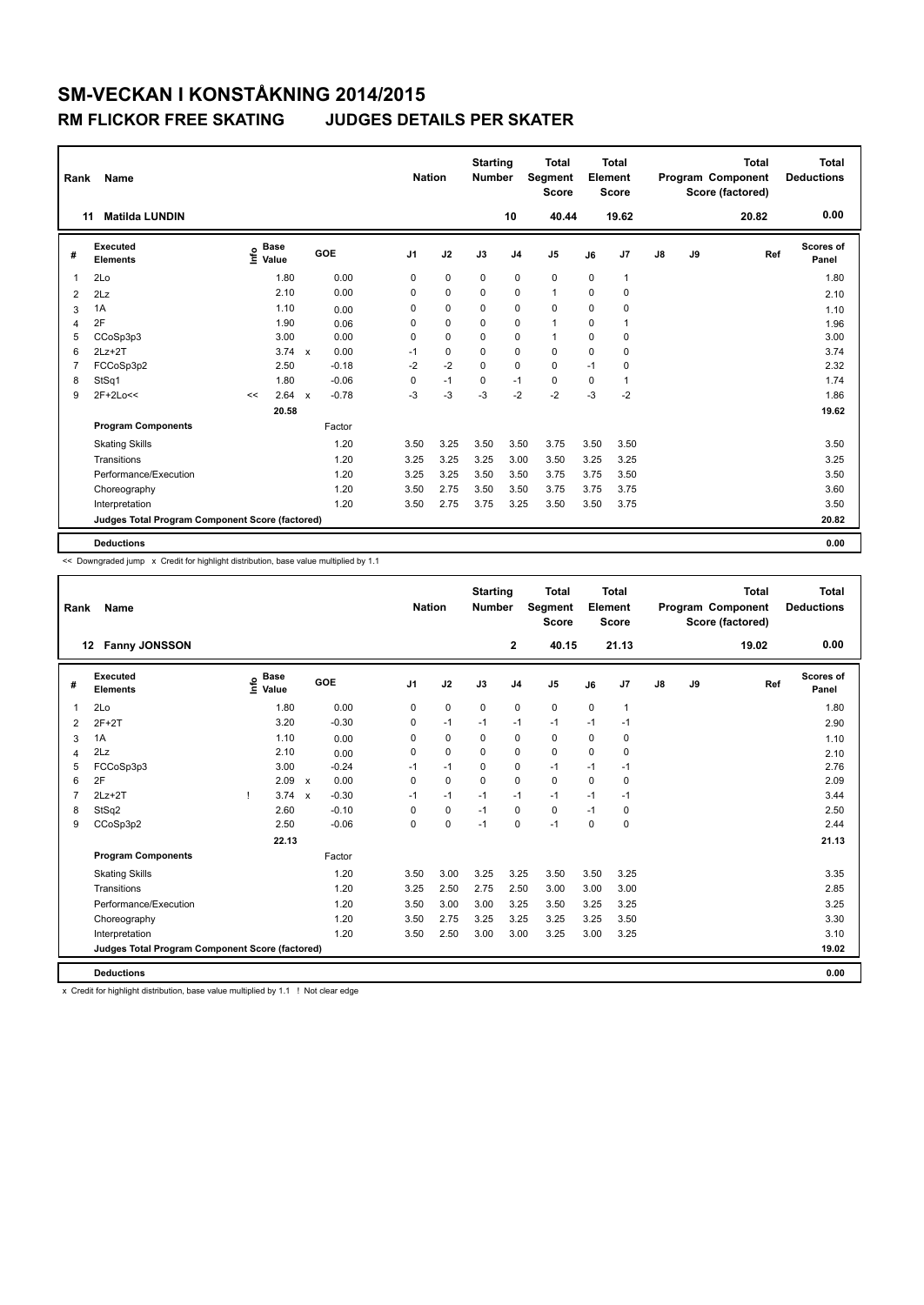|                | Name<br>Rank                                    |  |                                  |                           |         |  |                |              | <b>Starting</b><br><b>Number</b> |                | <b>Total</b><br>Segment<br><b>Score</b> |             | Total<br>Element<br><b>Score</b> | Program Component |    | <b>Total</b><br>Score (factored) | <b>Total</b><br><b>Deductions</b> |
|----------------|-------------------------------------------------|--|----------------------------------|---------------------------|---------|--|----------------|--------------|----------------------------------|----------------|-----------------------------------------|-------------|----------------------------------|-------------------|----|----------------------------------|-----------------------------------|
| 13             | Kajsa MÅNSSON                                   |  |                                  |                           |         |  |                |              |                                  | 1              | 39.15                                   |             | 20.13                            |                   |    | 19.02                            | 0.00                              |
| #              | Executed<br><b>Elements</b>                     |  | <b>Base</b><br>e Base<br>⊆ Value |                           | GOE     |  | J <sub>1</sub> | J2           | J3                               | J <sub>4</sub> | J5                                      | J6          | J7                               | $\mathsf{J}8$     | J9 | Ref                              | <b>Scores of</b><br>Panel         |
| $\mathbf{1}$   | $2Lz+2T$                                        |  | 3.40                             |                           | 0.00    |  | 0              | $\pmb{0}$    | 0                                | $\mathbf 0$    | 0                                       | 0           | 0                                |                   |    |                                  | 3.40                              |
| 2              | 2 <sub>0</sub>                                  |  | 1.80                             |                           | 0.00    |  | $\Omega$       | $\mathbf 0$  | $\Omega$                         | 0              | $\mathbf 0$                             | $\Omega$    | $\Omega$                         |                   |    |                                  | 1.80                              |
| 3              | 2F                                              |  | 1.90                             |                           | $-0.30$ |  | $-1$           | $-1$         | $-1$                             | $-1$           | $-1$                                    | $-1$        | $-1$                             |                   |    |                                  | 1.60                              |
| $\overline{4}$ | 1A                                              |  | 1.10                             |                           | 0.00    |  | 0              | $\mathbf 0$  | $\mathbf 0$                      | $\mathbf 0$    | $\mathbf 0$                             | 0           | 0                                |                   |    |                                  | 1.10                              |
| 5              | CCoSp3p4                                        |  | 3.50                             |                           | 0.20    |  | 1              | $\mathbf{1}$ | $\Omega$                         | $\mathbf 0$    | $\mathbf{1}$                            | $\Omega$    | 0                                |                   |    |                                  | 3.70                              |
| 6              | 2Lz                                             |  | 2.31                             | $\boldsymbol{\mathsf{x}}$ | $-0.06$ |  | $-1$           | $\mathbf 0$  | $\Omega$                         | $\mathbf 0$    | $\mathbf 0$                             | $-1$        | 0                                |                   |    |                                  | 2.25                              |
| 7              | FCCoSp3p1                                       |  | 2.00                             |                           | $-0.12$ |  | $-1$           | $-1$         | $-1$                             | $\mathbf 0$    | $\mathbf 0$                             | $\mathbf 0$ | $\overline{1}$                   |                   |    |                                  | 1.88                              |
| 8              | $2S+2T$                                         |  | 2.86                             | $\boldsymbol{\mathsf{x}}$ | $-0.20$ |  | $-1$           | $-1$         | $-1$                             | $-1$           | $-1$                                    | $-1$        | $-1$                             |                   |    |                                  | 2.66                              |
| 9              | StSq1                                           |  | 1.80                             |                           | $-0.06$ |  | 0              | $\mathbf 0$  | $\mathbf 0$                      | $\mathbf{1}$   | $\mathbf 0$                             | $-1$        | $-1$                             |                   |    |                                  | 1.74                              |
|                |                                                 |  | 20.67                            |                           |         |  |                |              |                                  |                |                                         |             |                                  |                   |    |                                  | 20.13                             |
|                | <b>Program Components</b>                       |  |                                  |                           | Factor  |  |                |              |                                  |                |                                         |             |                                  |                   |    |                                  |                                   |
|                | <b>Skating Skills</b>                           |  |                                  |                           | 1.20    |  | 3.25           | 3.25         | 3.25                             | 3.50           | 3.50                                    | 3.25        | 3.00                             |                   |    |                                  | 3.30                              |
|                | Transitions                                     |  |                                  |                           | 1.20    |  | 3.00           | 3.00         | 3.00                             | 3.25           | 3.00                                    | 2.75        | 2.75                             |                   |    |                                  | 2.95                              |
|                | Performance/Execution                           |  |                                  |                           | 1.20    |  | 3.50           | 3.25         | 3.25                             | 3.50           | 3.25                                    | 3.00        | 3.00                             |                   |    |                                  | 3.25                              |
|                | Choreography                                    |  |                                  |                           | 1.20    |  | 3.50           | 3.00         | 3.50                             | 3.50           | 3.25                                    | 3.00        | 3.25                             |                   |    |                                  | 3.30                              |
|                | Interpretation                                  |  |                                  |                           | 1.20    |  | 3.75           | 2.75         | 3.00                             | 3.25           | 3.25                                    | 3.00        | 2.75                             |                   |    |                                  | 3.05                              |
|                | Judges Total Program Component Score (factored) |  |                                  |                           |         |  |                |              |                                  |                |                                         |             |                                  |                   |    |                                  | 19.02                             |
|                | <b>Deductions</b>                               |  |                                  |                           |         |  |                |              |                                  |                |                                         |             |                                  |                   |    |                                  | 0.00                              |

x Credit for highlight distribution, base value multiplied by 1.1 ! Not clear edge

| Rank           | <b>Name</b>                                     |    |                                  |                           |         | <b>Nation</b>  |              | <b>Starting</b><br><b>Number</b> |                | Total<br>Segment<br><b>Score</b> |             | Total<br>Element<br><b>Score</b> |    |    | <b>Total</b><br>Program Component<br>Score (factored) | <b>Total</b><br><b>Deductions</b> |
|----------------|-------------------------------------------------|----|----------------------------------|---------------------------|---------|----------------|--------------|----------------------------------|----------------|----------------------------------|-------------|----------------------------------|----|----|-------------------------------------------------------|-----------------------------------|
|                | <b>Tuva SILVERBORN</b><br>14                    |    |                                  |                           |         |                |              |                                  | 11             | 38.99                            |             | 17.15                            |    |    | 21.84                                                 | 0.00                              |
| #              | Executed<br><b>Elements</b>                     |    | <b>Base</b><br>e Base<br>⊆ Value | GOE                       |         | J <sub>1</sub> | J2           | J3                               | J <sub>4</sub> | J <sub>5</sub>                   | J6          | J7                               | J8 | J9 | Ref                                                   | Scores of<br>Panel                |
| $\mathbf 1$    | 2Lo                                             |    | 1.80                             |                           | 0.00    | $\mathbf{1}$   | $\mathbf 0$  | $\mathbf 0$                      | $\mathbf 0$    | $\mathbf 0$                      | $\mathbf 0$ | $\mathbf 0$                      |    |    |                                                       | 1.80                              |
| 2              | 1S                                              |    | 0.40                             |                           | 0.00    | 0              | $\mathbf 0$  | $\mathbf 0$                      | $\mathbf 0$    | $\mathbf 0$                      | $\mathbf 0$ | 0                                |    |    |                                                       | 0.40                              |
| 3              | FCCoSp2p3                                       |    | 2.10                             |                           | $-0.42$ | $-2$           | $-2$         | $-1$                             | $-1$           | $-1$                             | $-1$        | $-2$                             |    |    |                                                       | 1.68                              |
| $\overline{4}$ | $2T+2T<<$                                       | << | 1.70                             |                           | $-0.48$ | $-2$           | $-3$         | $-3$                             | $-2$           | $-2$                             | $-3$        | $-2$                             |    |    |                                                       | 1.22                              |
| 5              | 2S                                              |    | 1.43                             | $\mathbf{x}$              | 0.00    | $\Omega$       | $\mathbf 0$  | $\Omega$                         | $\mathbf 0$    | $\Omega$                         | $\Omega$    | $\mathbf 0$                      |    |    |                                                       | 1.43                              |
| 6              | 2Lo                                             |    | 1.98                             | $\boldsymbol{\mathsf{x}}$ | 0.00    | 0              | $\mathbf 0$  | 0                                | $\mathbf 0$    | $\mathbf 0$                      | 0           | 0                                |    |    |                                                       | 1.98                              |
| $\overline{7}$ | StSq2                                           |    | 2.60                             |                           | 0.20    |                | $\mathbf{1}$ | $\Omega$                         | $\mathbf 0$    | $\mathbf{1}$                     | 0           | $\mathbf 0$                      |    |    |                                                       | 2.80                              |
| 8              | 1A+1A+SEQ                                       |    | 1.94                             | $\boldsymbol{\mathsf{x}}$ | 0.00    | $\Omega$       | $\mathbf 0$  | 0                                | 0              | $\mathbf 0$                      | 0           | 0                                |    |    |                                                       | 1.94                              |
| 9              | CCoSp3p4                                        |    | 3.50                             |                           | 0.40    |                | $\mathbf{1}$ | $\Omega$                         | $\mathbf{1}$   | $\mathbf{1}$                     | 0           | $\mathbf{1}$                     |    |    |                                                       | 3.90                              |
|                |                                                 |    | 17.45                            |                           |         |                |              |                                  |                |                                  |             |                                  |    |    |                                                       | 17.15                             |
|                | <b>Program Components</b>                       |    |                                  | Factor                    |         |                |              |                                  |                |                                  |             |                                  |    |    |                                                       |                                   |
|                | <b>Skating Skills</b>                           |    |                                  |                           | 1.20    | 4.00           | 3.50         | 3.75                             | 3.25           | 3.75                             | 3.75        | 4.00                             |    |    |                                                       | 3.75                              |
|                | Transitions                                     |    |                                  |                           | 1.20    | 3.75           | 3.50         | 3.00                             | 3.00           | 3.50                             | 3.25        | 3.50                             |    |    |                                                       | 3.35                              |
|                | Performance/Execution                           |    |                                  |                           | 1.20    | 4.25           | 3.75         | 3.50                             | 3.50           | 3.75                             | 3.50        | 4.25                             |    |    |                                                       | 3.75                              |
|                | Choreography                                    |    |                                  |                           | 1.20    | 4.00           | 3.50         | 3.75                             | 3.50           | 3.75                             | 3.50        | 4.25                             |    |    |                                                       | 3.70                              |
|                | Interpretation                                  |    |                                  |                           | 1.20    | 4.00           | 3.75         | 3.50                             | 3.25           | 3.50                             | 3.50        | 4.00                             |    |    |                                                       | 3.65                              |
|                | Judges Total Program Component Score (factored) |    |                                  |                           |         |                |              |                                  |                |                                  |             |                                  |    |    |                                                       | 21.84                             |
|                | <b>Deductions</b>                               |    |                                  |                           |         |                |              |                                  |                |                                  |             |                                  |    |    |                                                       | 0.00                              |

<< Downgraded jump x Credit for highlight distribution, base value multiplied by 1.1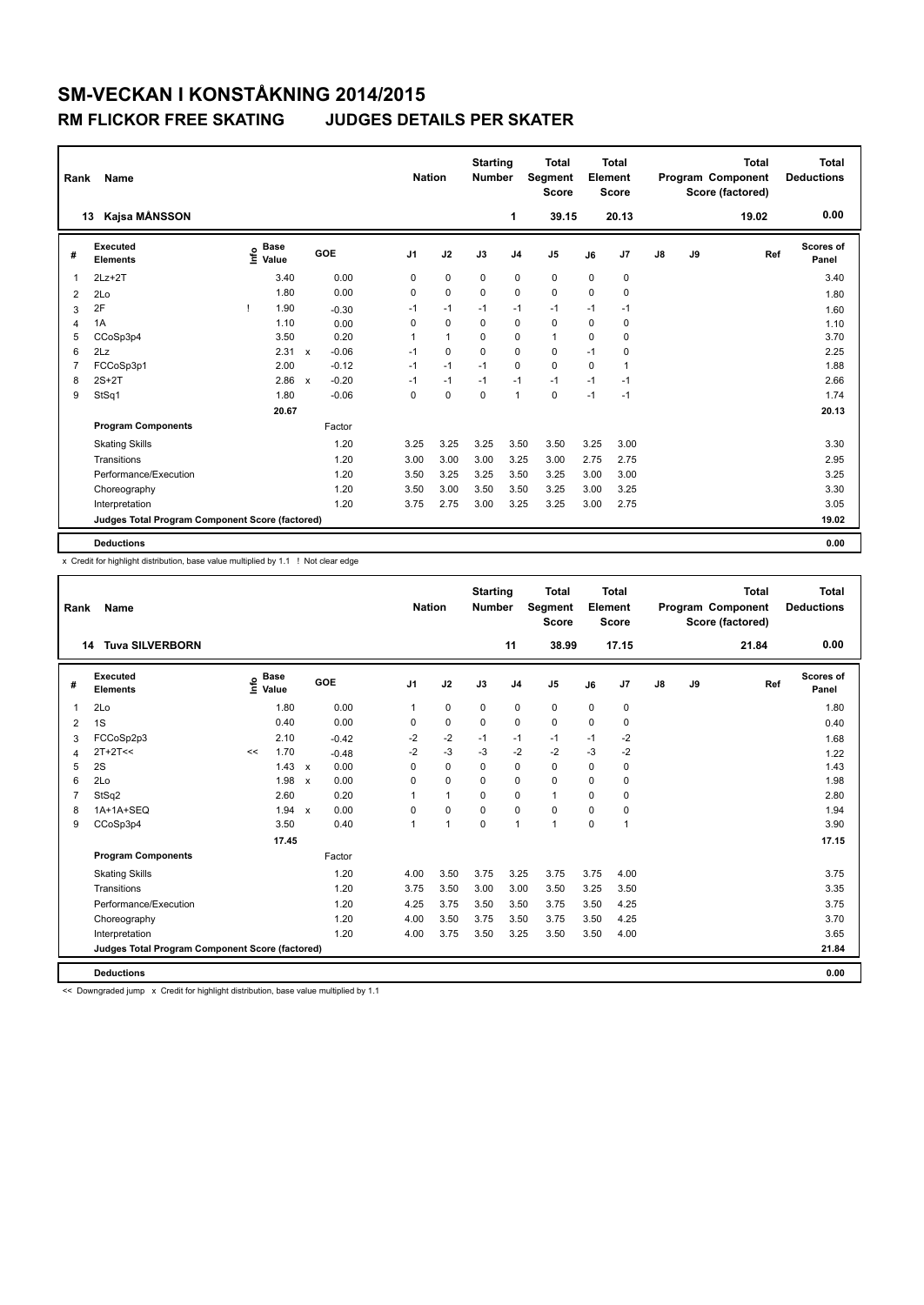| Rank           | Name                                            |                              | <b>Nation</b>             |         | <b>Starting</b><br><b>Number</b> | <b>Total</b><br><b>Segment</b><br><b>Score</b> |             | Total<br>Element<br><b>Score</b> |             |      | <b>Total</b><br>Program Component<br>Score (factored) | <b>Total</b><br><b>Deductions</b> |    |       |                    |
|----------------|-------------------------------------------------|------------------------------|---------------------------|---------|----------------------------------|------------------------------------------------|-------------|----------------------------------|-------------|------|-------------------------------------------------------|-----------------------------------|----|-------|--------------------|
| 15             | <b>Johanna KRAAMER</b>                          |                              |                           |         |                                  |                                                |             | 7                                | 37.31       |      | 18.23                                                 |                                   |    | 19.08 | 0.00               |
| #              | Executed<br><b>Elements</b>                     | <b>Base</b><br>lnfo<br>Value |                           | GOE     | J <sub>1</sub>                   | J2                                             | J3          | J <sub>4</sub>                   | J5          | J6   | J7                                                    | $\mathsf{J}8$                     | J9 | Ref   | Scores of<br>Panel |
| 1              | 2Lz                                             | 2.10                         |                           | 0.00    | 0                                | $\mathbf 0$                                    | $\mathbf 0$ | $\mathbf 0$                      | $\mathbf 0$ | 0    | 0                                                     |                                   |    |       | 2.10               |
| $\overline{2}$ | $2F+2T$                                         | 3.20                         |                           | 0.00    | 0                                | $\mathbf 0$                                    | 0           | $\mathbf 0$                      | $\mathbf 0$ | 0    | 0                                                     |                                   |    |       | 3.20               |
| 3              | FCCoSp2p1                                       | 1.40                         |                           | $-0.48$ | $-2$                             | $-2$                                           | $-1$        | $\mathbf 0$                      | $-2$        | $-1$ | $-2$                                                  |                                   |    |       | 0.92               |
| 4              | 1A                                              | 1.10                         |                           | 0.00    | 0                                | $\mathbf 0$                                    | $\mathbf 0$ | $\mathbf 0$                      | $\mathbf 0$ | 0    | 0                                                     |                                   |    |       | 1.10               |
| 5              | 2F                                              | 2.09                         | $\boldsymbol{\mathsf{x}}$ | $-0.06$ | $-1$                             | $\mathbf 0$                                    | $\Omega$    | $\mathbf 0$                      | $-1$        | 0    | 0                                                     |                                   |    |       | 2.03               |
| 6              | 2 <sub>0</sub>                                  | 1.98                         | $\mathbf{x}$              | $-0.12$ | 0                                | $-1$                                           | $\Omega$    | $\mathbf 0$                      | $-1$        | $-1$ | $\Omega$                                              |                                   |    |       | 1.86               |
| 7              | StSq1                                           | 1.80                         |                           | $-0.18$ | $\mathbf 0$                      | $-1$                                           | $-1$        | $\mathbf 0$                      | $\mathbf 0$ | $-1$ | $-1$                                                  |                                   |    |       | 1.62               |
| 8              | $2Lz+2T$                                        | $3.74 \times$                |                           | $-0.60$ | $-2$                             | $-2$                                           | $-2$        | $-2$                             | $-2$        | $-2$ | $-2$                                                  |                                   |    |       | 3.14               |
| 9              | CCoSp3p2                                        | 2.50                         |                           | $-0.24$ | $-1$                             | $-1$                                           | $\mathbf 0$ | $\mathbf 0$                      | $-1$        | $-1$ | $-1$                                                  |                                   |    |       | 2.26               |
|                |                                                 | 19.91                        |                           |         |                                  |                                                |             |                                  |             |      |                                                       |                                   |    |       | 18.23              |
|                | <b>Program Components</b>                       |                              |                           | Factor  |                                  |                                                |             |                                  |             |      |                                                       |                                   |    |       |                    |
|                | <b>Skating Skills</b>                           |                              |                           | 1.20    | 3.25                             | 2.75                                           | 3.50        | 3.50                             | 3.50        | 3.25 | 3.00                                                  |                                   |    |       | 3.30               |
|                | Transitions                                     |                              |                           | 1.20    | 2.75                             | 2.75                                           | 3.00        | 2.75                             | 3.25        | 3.00 | 2.75                                                  |                                   |    |       | 2.85               |
|                | Performance/Execution                           |                              |                           | 1.20    | 3.25                             | 2.75                                           | 3.25        | 3.50                             | 3.50        | 3.25 | 3.00                                                  |                                   |    |       | 3.25               |
|                | Choreography                                    |                              |                           | 1.20    | 3.50                             | 3.00                                           | 3.50        | 3.50                             | 3.50        | 3.00 | 3.25                                                  |                                   |    |       | 3.35               |
|                | Interpretation                                  |                              |                           | 1.20    | 3.25                             | 2.75                                           | 3.25        | 3.25                             | 3.25        | 3.00 | 3.00                                                  |                                   |    |       | 3.15               |
|                | Judges Total Program Component Score (factored) |                              |                           |         |                                  |                                                |             |                                  |             |      |                                                       |                                   |    |       | 19.08              |
|                | <b>Deductions</b>                               |                              |                           |         |                                  |                                                |             |                                  |             |      |                                                       |                                   |    |       | 0.00               |

x Credit for highlight distribution, base value multiplied by 1.1

| Rank           | Name                                            |      | <b>Nation</b>        |                           | <b>Starting</b><br><b>Number</b> | <b>Total</b><br>Segment<br><b>Score</b> |             | <b>Total</b><br>Element<br><b>Score</b> |                |             | <b>Total</b><br>Program Component<br>Score (factored) | <b>Total</b><br><b>Deductions</b> |               |    |       |                           |
|----------------|-------------------------------------------------|------|----------------------|---------------------------|----------------------------------|-----------------------------------------|-------------|-----------------------------------------|----------------|-------------|-------------------------------------------------------|-----------------------------------|---------------|----|-------|---------------------------|
| 16             | Filippa WESSTRÖM                                |      |                      |                           |                                  |                                         |             |                                         | 4              | 36.12       |                                                       | 18.48                             |               |    | 17.64 | 0.00                      |
| #              | <b>Executed</b><br><b>Elements</b>              | ١nfo | <b>Base</b><br>Value |                           | GOE                              | J <sub>1</sub>                          | J2          | J3                                      | J <sub>4</sub> | J5          | J6                                                    | J7                                | $\mathsf{J}8$ | J9 | Ref   | <b>Scores of</b><br>Panel |
| 1              | 2S                                              |      | 1.30                 |                           | 0.00                             | 0                                       | $\mathbf 0$ | $\mathbf 0$                             | 0              | $\mathbf 0$ | 0                                                     | $\mathbf 0$                       |               |    |       | 1.30                      |
| 2              | $2$ Lze $+2$ T                                  | e    | 2.80                 |                           | $-0.60$                          | $-2$                                    | $-1$        | $-2$                                    | $-2$           | $-2$        | $-2$                                                  | $-2$                              |               |    |       | 2.20                      |
| 3              | CCoSp3p4                                        |      | 3.50                 |                           | 0.00                             | 0                                       | $\mathbf 0$ | $\mathbf 0$                             | 0              | $\mathbf 0$ | 0                                                     | 0                                 |               |    |       | 3.50                      |
| 4              | 2F                                              |      | 1.90                 |                           | 0.00                             | $\Omega$                                | $\Omega$    | $\Omega$                                | 0              | $-1$        | 0                                                     | 0                                 |               |    |       | 1.90                      |
| 5              | $2Lo+2T$                                        |      | 3.10                 |                           | $-0.18$                          | $-1$                                    | $-1$        | $\Omega$                                | 0              | $-1$        | $-1$                                                  | $\Omega$                          |               |    |       | 2.92                      |
| 6              | FCCoSp3p2                                       |      | 2.50                 |                           | $-0.18$                          | $-1$                                    | $\mathbf 0$ | $\mathbf 0$                             | 0              | $-1$        | $-1$                                                  | $-1$                              |               |    |       | 2.32                      |
| $\overline{7}$ | 2Lze                                            | e    | 1.65                 | $\mathsf{x}$              | $-0.60$                          | $-2$                                    | $-1$        | $-2$                                    | $-2$           | $-2$        | $-2$                                                  | $-2$                              |               |    |       | 1.05                      |
| 8              | StSq2                                           |      | 2.60                 |                           | $-0.40$                          | $-1$                                    | $-1$        | $-1$                                    | 0              | $\mathbf 0$ | $-1$                                                  | $-1$                              |               |    |       | 2.20                      |
| 9              | 1A                                              |      | 1.21                 | $\boldsymbol{\mathsf{x}}$ | $-0.12$                          | $-1$                                    | $-2$        | $\mathbf 0$                             | $\mathbf 0$    | $-1$        | 0                                                     | $-1$                              |               |    |       | 1.09                      |
|                |                                                 |      | 20.56                |                           |                                  |                                         |             |                                         |                |             |                                                       |                                   |               |    |       | 18.48                     |
|                | <b>Program Components</b>                       |      |                      |                           | Factor                           |                                         |             |                                         |                |             |                                                       |                                   |               |    |       |                           |
|                | <b>Skating Skills</b>                           |      |                      |                           | 1.20                             | 3.25                                    | 3.00        | 3.25                                    | 3.25           | 3.25        | 2.75                                                  | 2.75                              |               |    |       | 3.10                      |
|                | Transitions                                     |      |                      |                           | 1.20                             | 2.50                                    | 3.00        | 2.75                                    | 2.50           | 2.75        | 2.75                                                  | 2.50                              |               |    |       | 2.65                      |
|                | Performance/Execution                           |      |                      |                           | 1.20                             | 2.75                                    | 2.75        | 3.00                                    | 3.25           | 3.25        | 3.00                                                  | 2.75                              |               |    |       | 2.95                      |
|                | Choreography                                    |      |                      |                           | 1.20                             | 3.00                                    | 3.00        | 3.25                                    | 3.25           | 3.25        | 3.00                                                  | 3.00                              |               |    |       | 3.10                      |
|                | Interpretation                                  |      |                      |                           | 1.20                             | 2.75                                    | 2.75        | 3.00                                    | 3.00           | 3.25        | 3.00                                                  | 2.50                              |               |    |       | 2.90                      |
|                | Judges Total Program Component Score (factored) |      |                      |                           |                                  |                                         |             |                                         |                |             |                                                       |                                   |               |    |       | 17.64                     |
|                | <b>Deductions</b>                               |      |                      |                           |                                  |                                         |             |                                         |                |             |                                                       |                                   |               |    |       | 0.00                      |

x Credit for highlight distribution, base value multiplied by 1.1 e Wrong edge